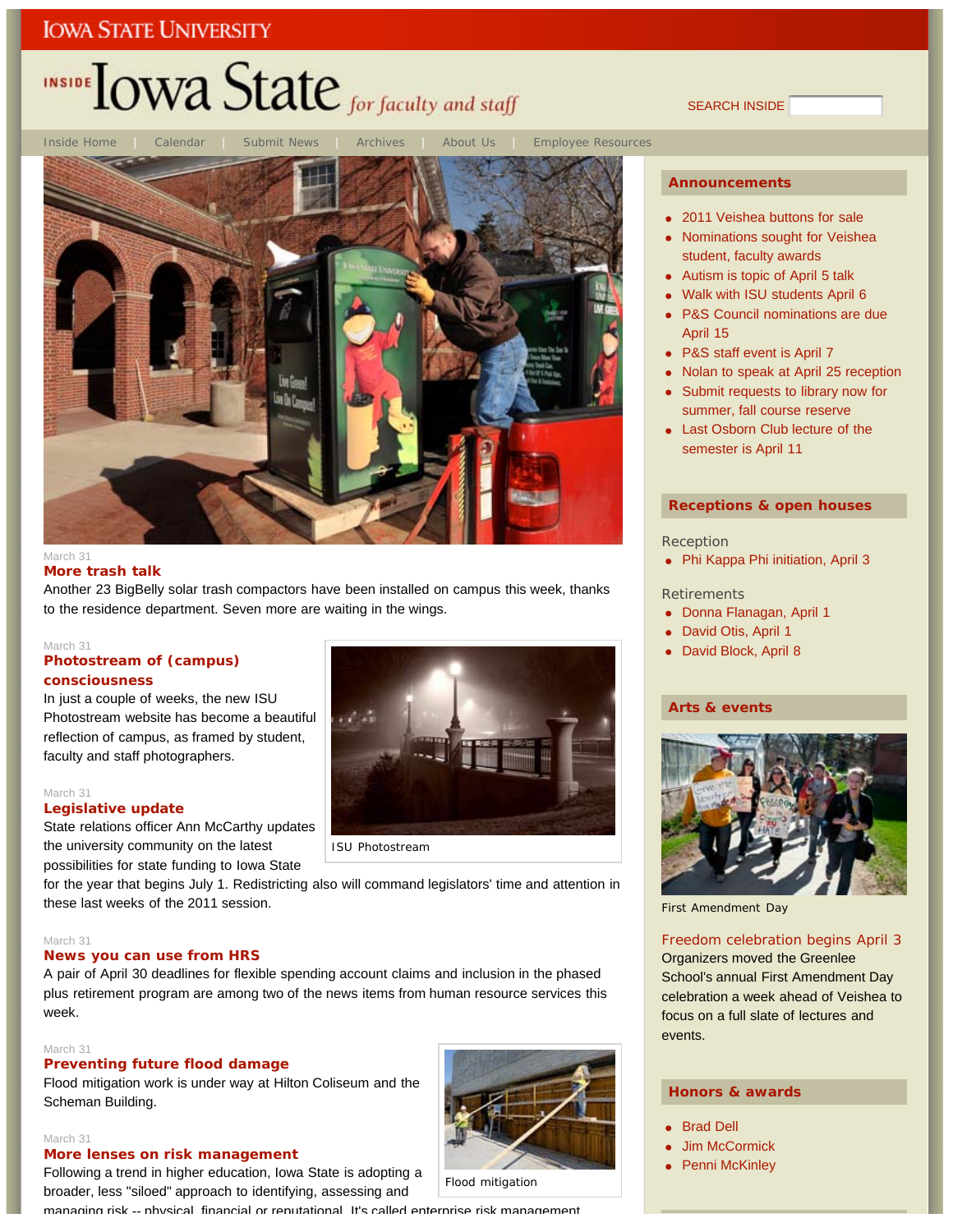managing risk physical, financial or reputational. It s called enterprise risk management.

### March 25

### **President Gregory Geoffroy will step down**

President Gregory Geoffroy announced to the university community today his intention to leave his post no later than July 31, 2012. He will remain president of Iowa State until a successor is named.

Published by University Relations, inside@iastate.edu, (515) 294-7958, Ames, Iowa 50011. Copyright © 1995-2011, Iowa State University of Science and Technology. All rights reserved.

### **Around campus**

• Kepler spacecraft gives ISU professor look inside red giant stars

### **Inside tools**

Print this edition (PDF) RSS | Twitter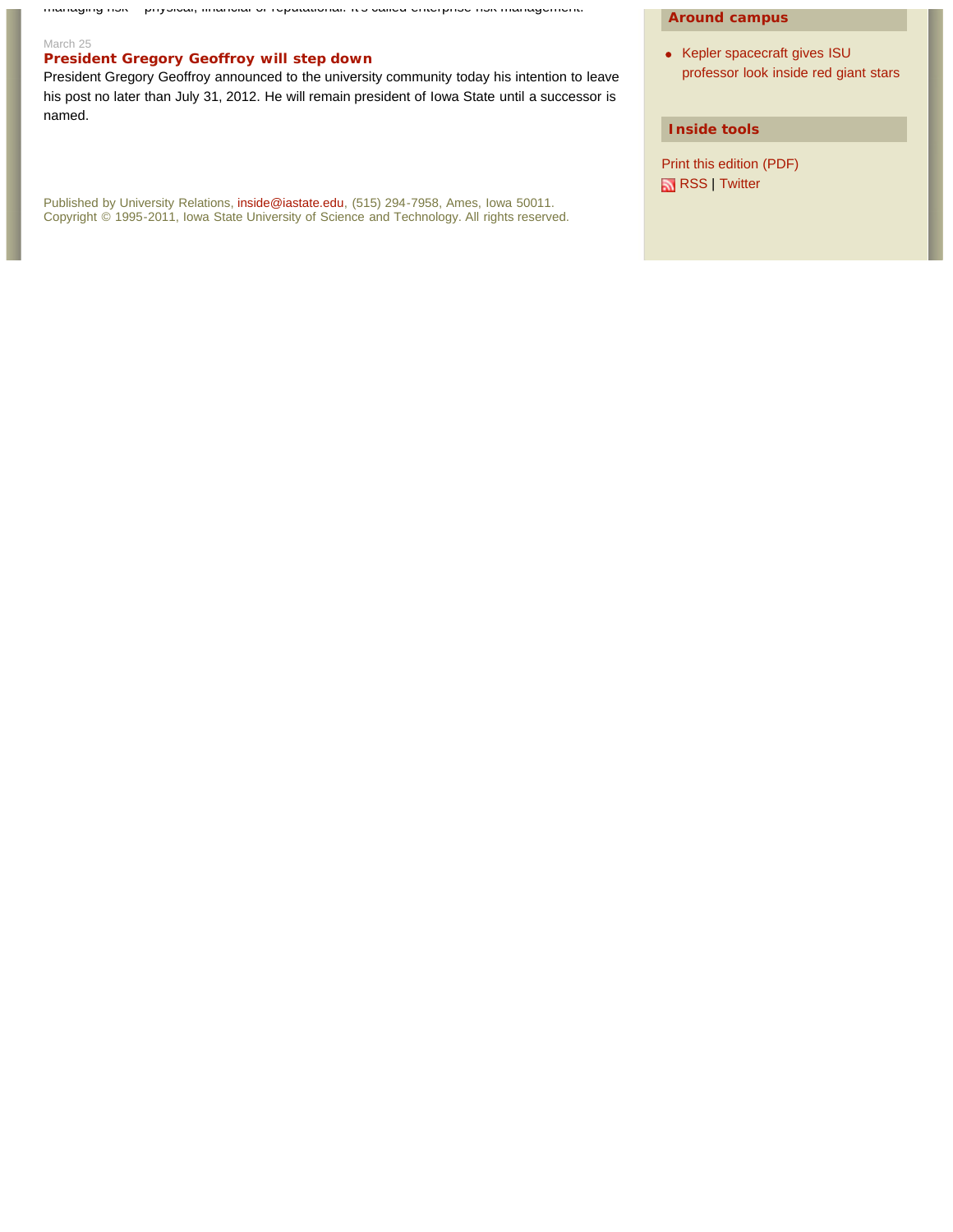## INSIDE **IOWA State** for faculty and staff

SEARCH INSIDE

March 31, 2011





## **More trash talk**

Another 30 BigBelly solar trash compactors have been added to Iowa State's current fleet of 12.

The residence department recently purchased the compactors for use near high-traffic areas around the university's residence halls, like Roberts and Lyon halls (pictured here). Facilities planning and management employees installed 23 of the BigBellys earlier this week; an additional seven will be stored until they are needed.

Cost of the new compactors was almost \$130,000. The department of residence used operating revenues, primarily from student room fees, to fund the project. The department will realize a cost savings through a reduction in fees paid to FPM for trash service.

The new BigBellys feature photos of Cy in scenes related to resident life.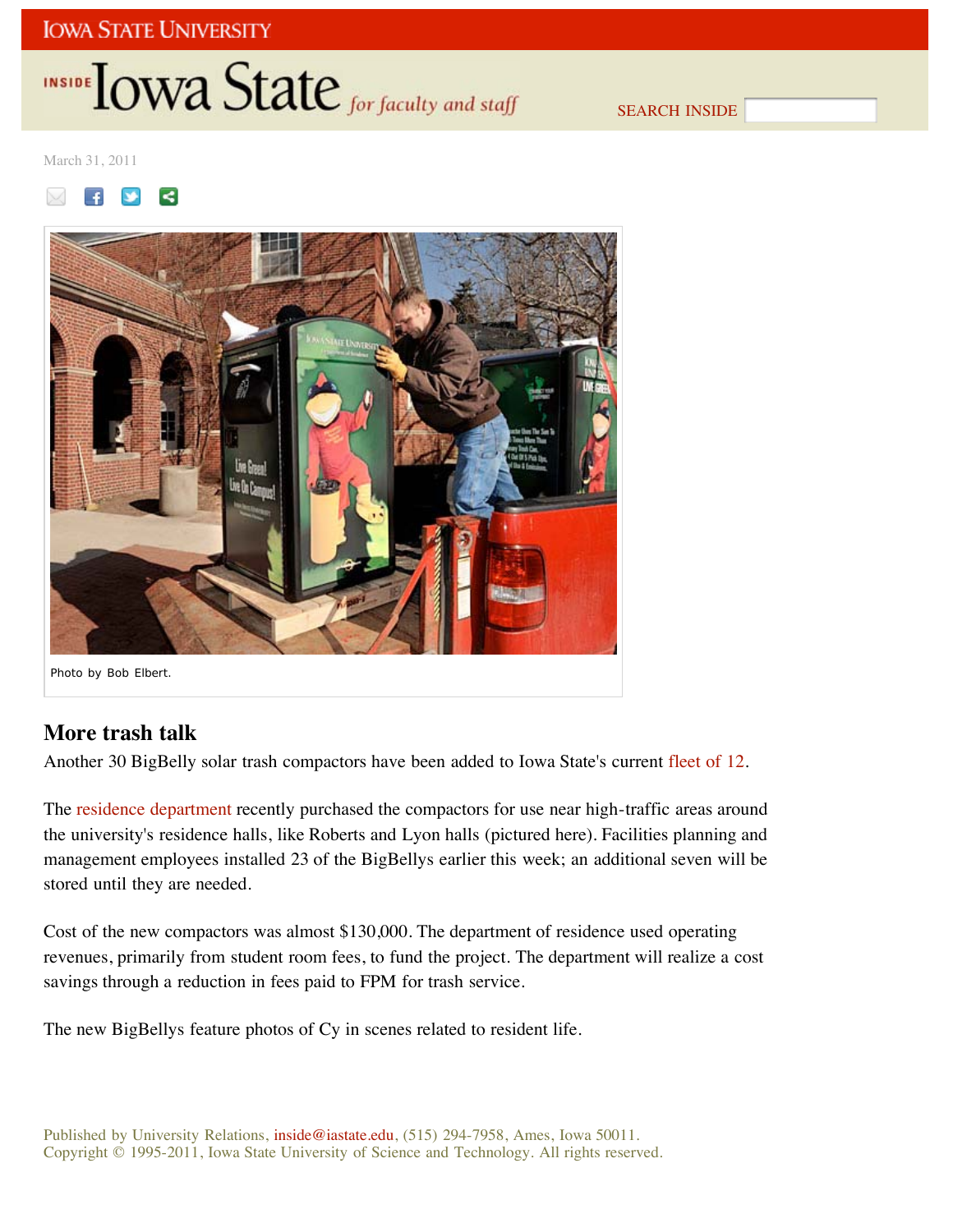## INSIDE **IOWA State** for faculty and staff

SEARCH INSIDE

March 31, 2011





## **Photostream of (campus) consciousness**

This Sherlock Holmesian rendition of the bridge over College Creek is among several hundred photos already submitted to the new ISU Photostream website. Faculty, staff and students can upload their favorite ISU-related shots to the site. *Photo by Dan Black*.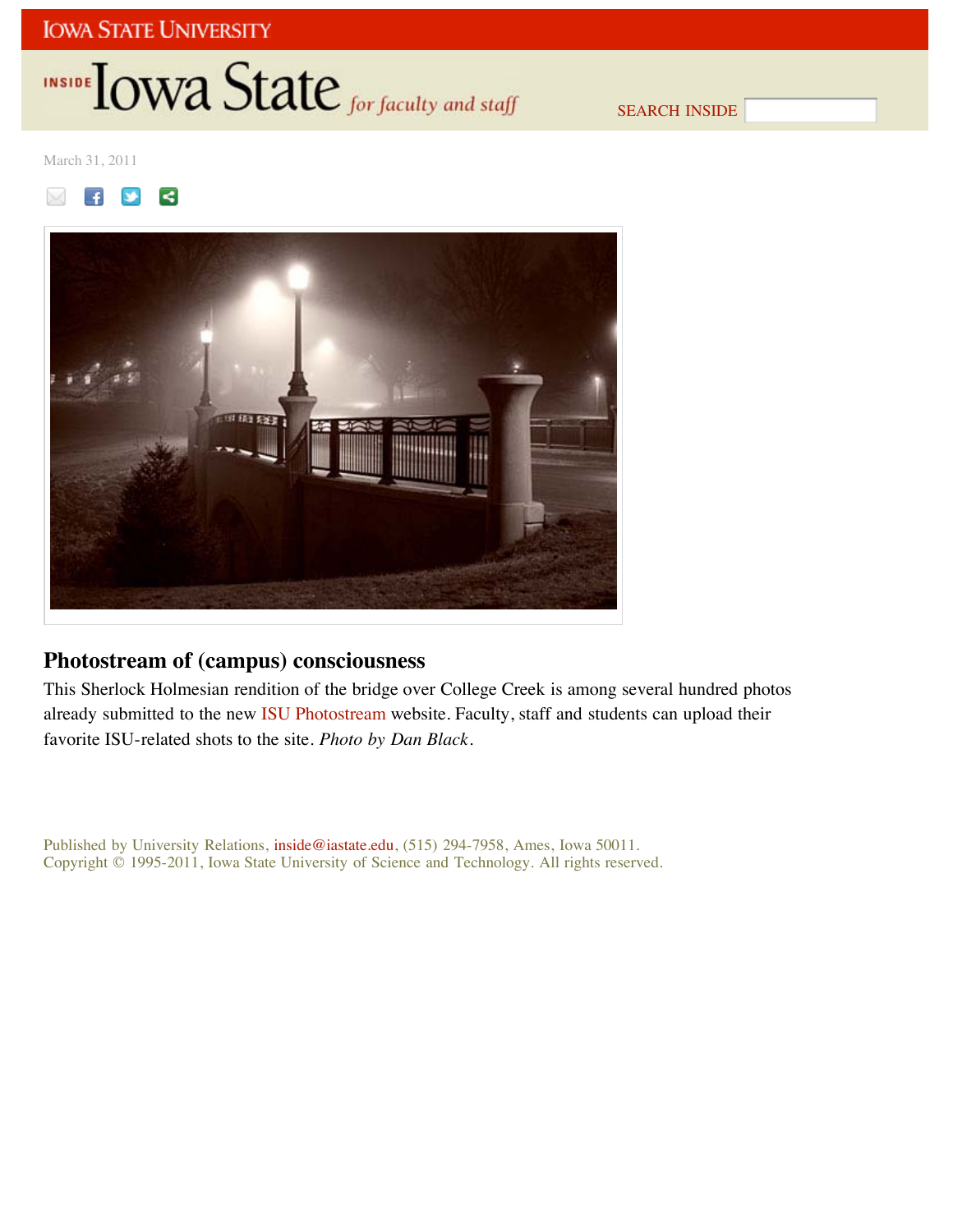# INSIDE **LOWA State** for faculty and staff

SEARCH INSIDE

March 31, 2011



## **An update from the Iowa Legislature**

*Editor's note: This update from the Iowa Capitol was provided to* Inside Iowa State *by Ann McCarthy, the university's state relations officer.*

The Iowa Legislature is counting down to April 29, the 110th and final day of the 2011 session. Two major bumps in the road - appropriations and redistricting -- could delay adjournment to mid-May.

### **State funding for Iowa State**

The appropriation process traditionally is an endgame sprint, with regents funding finalized in the closing hours. This session promises to follow that pattern.

As of Tuesday (March 29), three budget proposals remain on the table. FY12 budget proposals for Iowa State by the governor, the House and the Senate range from level funding next year to a 9 percent cut (approximately \$15 million). There are no plans for a salary bill for the regent institutions. Under any of these scenarios, next year promises to be another belt-tightening year at Iowa State.

Amidst the budget uncertainty, there is one bright spot. HF 648, the House infrastructure bill, funds Iowa State's top-priority capital project, phase 2 of the biorenewables complex on the west side of campus. Phase 2 would add a new facility for the agricultural and biosystems engineering (ABE) department. (Phase 1, the Biorenewables Research Laboratory, was completed last year.)

HF 648 appropriates a total of \$60 million from the Rebuild Iowa Infrastructure Fund (RIIF) over four years, allowing the university to move forward with this critical project. RIIF funding, which can be used only for infrastructure, complements \$16 million in private donations received to date for the ABE project.

### **New district boundaries**

As budget negotiations begin in earnest next week, legislators will be distracted from that task by the introduction of the first redistricting

## **Iowa State's FY12 budget**

While it may be another month before we know our state appropriations, development of Iowa State's FY 2012 budget continues. With the state Board of Regents vote last week, we now know our tuition rates for the 2011-12 academic year. The regents approved a 5 percent increase for resident undergraduate and graduate students, and a 3.5 percent increase for nonresident undergraduate and graduate students. The related good news is that enrollment projections for fall continue to be encouraging.

We will provide compensation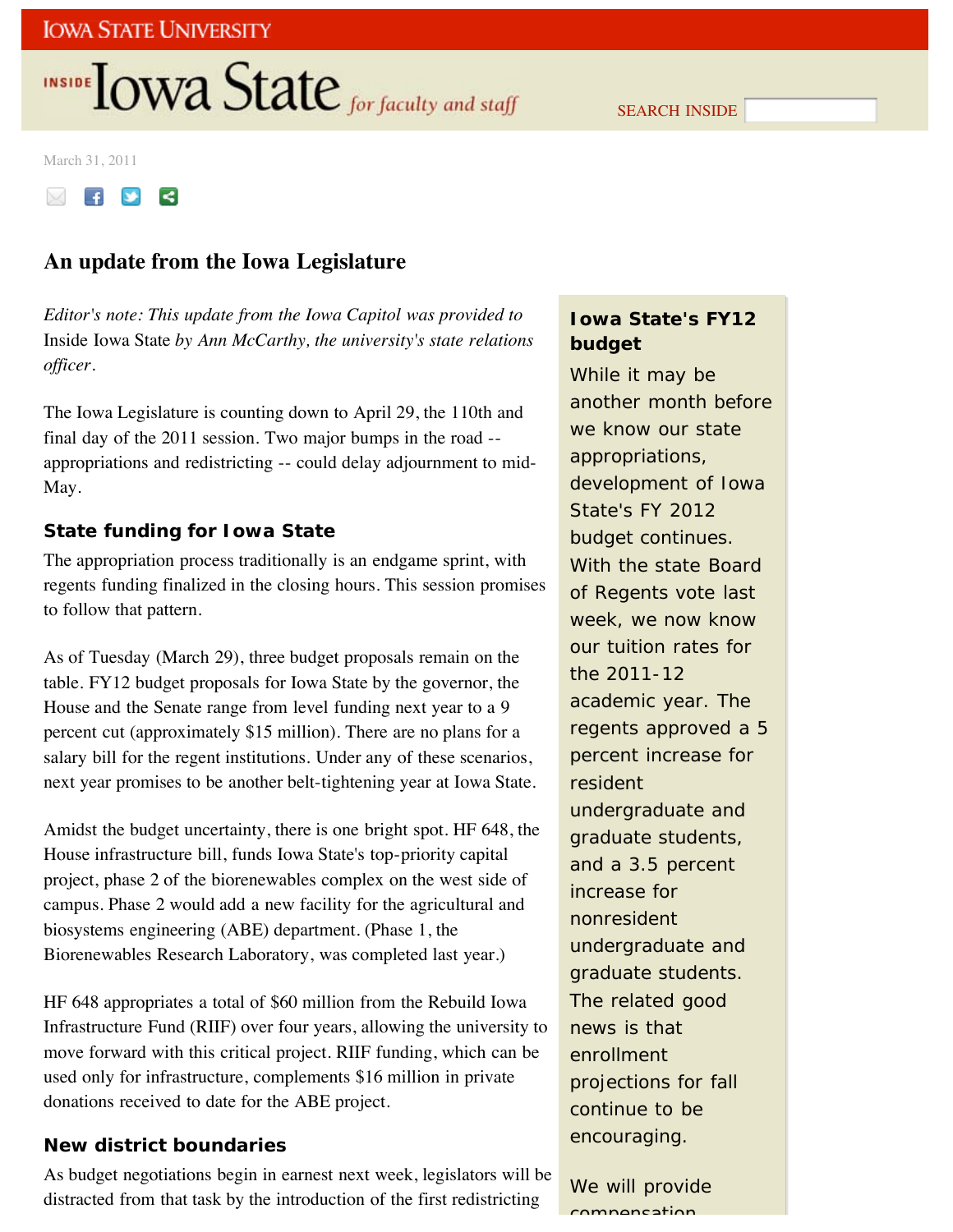plan. Every 10 years, following the United States census, Iowa must redraw the boundary lines for its congressional and legislative districts to reflect the current population distribution.

Iowa law requires that the first redistricting plan be delivered to the Legislature by March 31 and voted on by April 15. The second roadbump to adjourning the 2011 session occurs if the Legislature rejects the first redistricting plan and asks for a second plan. If this happens, adjournment would move to mid-May.

compensation guidelines in the next budget planning memo, which we hope to issue by mid-April.

*-- Elizabeth Hoffman, executive vice president and provost*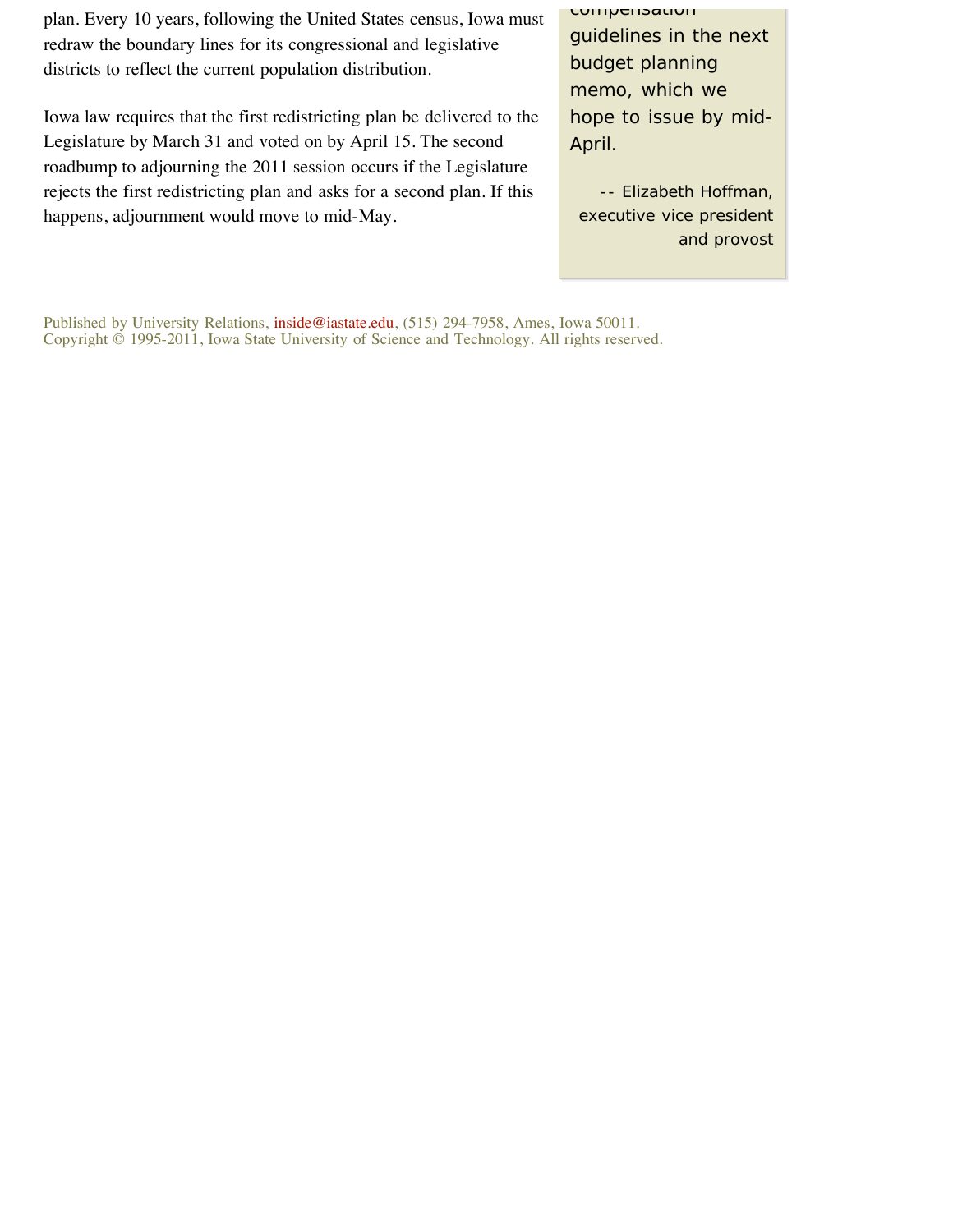## INSIDE **IOWA State** for faculty and staff

SEARCH INSIDE

March 31, 2011



## **News you can use from HR Services**

by Paula Van Brocklin

Here's the latest information from human resource services, including a few deadline reminders that could impact you.

### **Flexible spending accounts**

Need a little more money in your pocket? Don't miss this deadline. All health care and dependent care flexible spending account claims must be filed by April 30 if you wish to get reimbursed for your 2010 eligible expenses. If you miss the deadline, you'll lose any unclaimed money that was deducted from your paycheck to cover qualified expenses in 2010.

You may access reimbursement claim forms through Wellmark. First-time users should click "New User" and create a username and password. If you have questions about your claims, contact Wellmark at (800) 624-2755.

If you need additional assistance, contact ISU's benefits specialists through the HR Service Center, 4- 4800.

### **Phased plus retirement program**

April 30 also is the deadline for those considering the phased plus retirement option (PDF). This plan allows an approved employee to receive a reduced appointment for a maximum of two years. At the end of that time, the employee may opt for either health/dental coverage or retirement contributions for the balance of five years. So far, 44 employees have been approved for phased plus retirement.

Employees interested in the phased plus retirement option should talk with their department leaders. For additional retirement questions, contact retirement information specialist Ann Doty, 4-4521.

### **Employee benefits survey**

About a month ago, all faculty and professional and scientific employees received an email survey from HRS seeking opinions on Iowa State's health care benefits. The results are in, and the University Benefits Committee and RISE will analyze them over the next few months. Look for information on the survey results this summer in *Inside Iowa State*.

HRS employees are pleased with the survey's response rate. Here's a look at the numbers:

- 1,775 people completed the survey
- 71 percent of the total response was from P&S staff
- 27 percent of the total response was from faculty
- 74 percent of respondents have worked at ISU for five or more years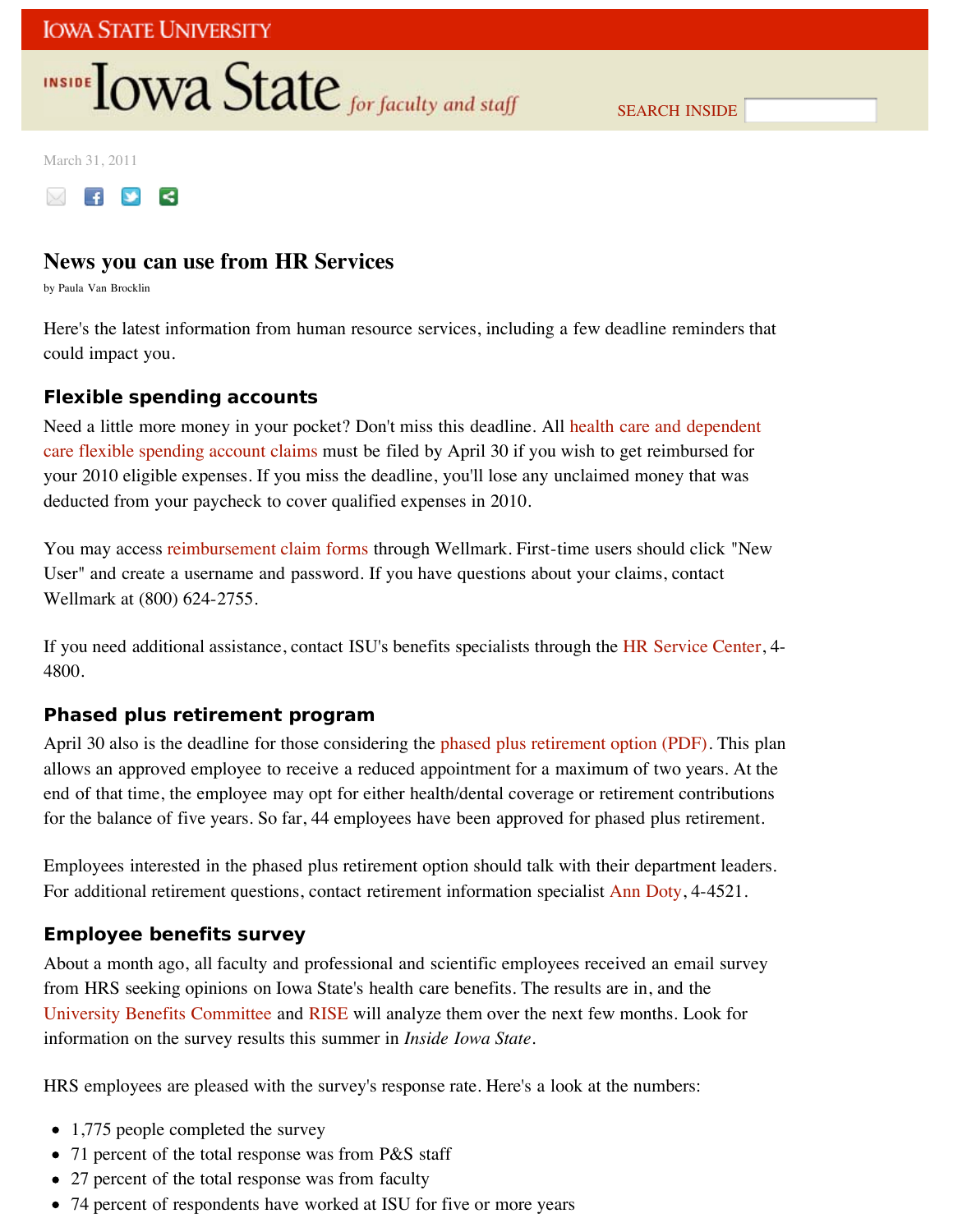## INSIDE **IOWA State** for faculty and staff

SEARCH INSIDE

March 31, 2011





## **Preventing future flood damage**

Crews are busy at Hilton and Scheman this spring with flood-proofing projects. One key strategy is to insert exterior concrete walls where previously there were glass or metal panels. Pictured is the ticket office at Hilton, where workers put the finishing touches on concrete forms. Iowa State will flood-proof the buildings to a spot that's two feet above the peak flood level of July 1993 (the peak level last summer was about five inches below the 1993 peak). The work should be completed by mid-May. *Photo by Bob Elbert.*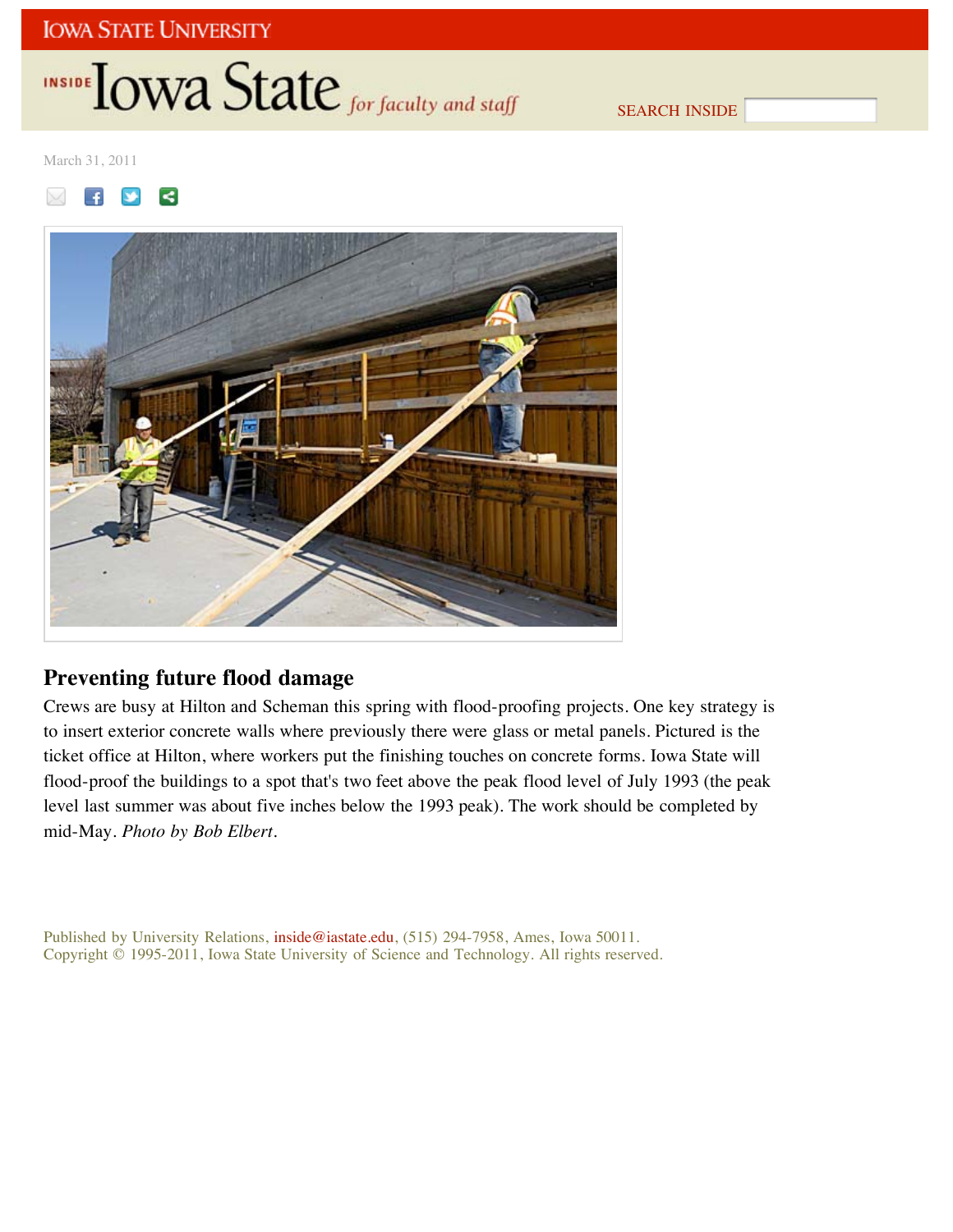# INSIDE **LOWA State** for faculty and staff

SEARCH INSIDE

March 31, 2011



### **A new approach to risk management**

by Anne Krapfl

Say several faculty colleagues hope to pilot a study abroad experience in a country no Iowa public university currently has programs in. In recent years, perhaps they'd work with their chair, the dean of students office and the study abroad center to develop a program plan and fully assess the risks of offering the program before making a final decision.

The university's new approach to risk assessment -- called enterprise risk management (ERM) -- demands a broader but coordinated approach to measure, monitor and more efficiently manage the many kinds of risk a university faces -- whether physical, financial or reputational. The process of implementing this new approach is just beginning and will take several years.

"It's a high-level look at risk that removes the traditional silos to managing risk at a university. This will allow us to view risk through different lenses," said Dave Biedenbach, director of university budgets and member of a new 15-member ERM steering committee.

Members have expertise in key campus functions, for example, environmental health and safety, dean of students office, office of research and economic development, information technology, treasurer's office and public safety. The director of the risk management office also sits on the committee. Members meet monthly, sharing information about their circles of activity. In addition to designing a common-sense approach to risk management, they're assigned with developing methods for identifying, assessing and prioritizing risks. The steering committee will report routinely to executive vice president and provost Elizabeth Hoffman on identifying and managing risk that is seen as high priority.

The goal is to improve communication, eliminate duplication and identify gaps in the area of risk management. The goal is not to eliminate risk, just do a better job of identifying and managing it.

"This new approach doesn't mean we stop doing things," Biedenbach said. "President Geoffroy, who supports this change, was very clear

### **Good track record**

ERM steering committee member Dave Biedenbach said enterprise risk management has been used successfully in the private sector for several decades and is a growing trend in higher education. The California and Penn State university systems are leaders in enterprise risk management in higher education; Biedenbach said Iowa State is learning from others' best practices.

ERM is coordinated out of the executive vice president and provost's office. The office of risk management will continue to provide the same services it has in the past.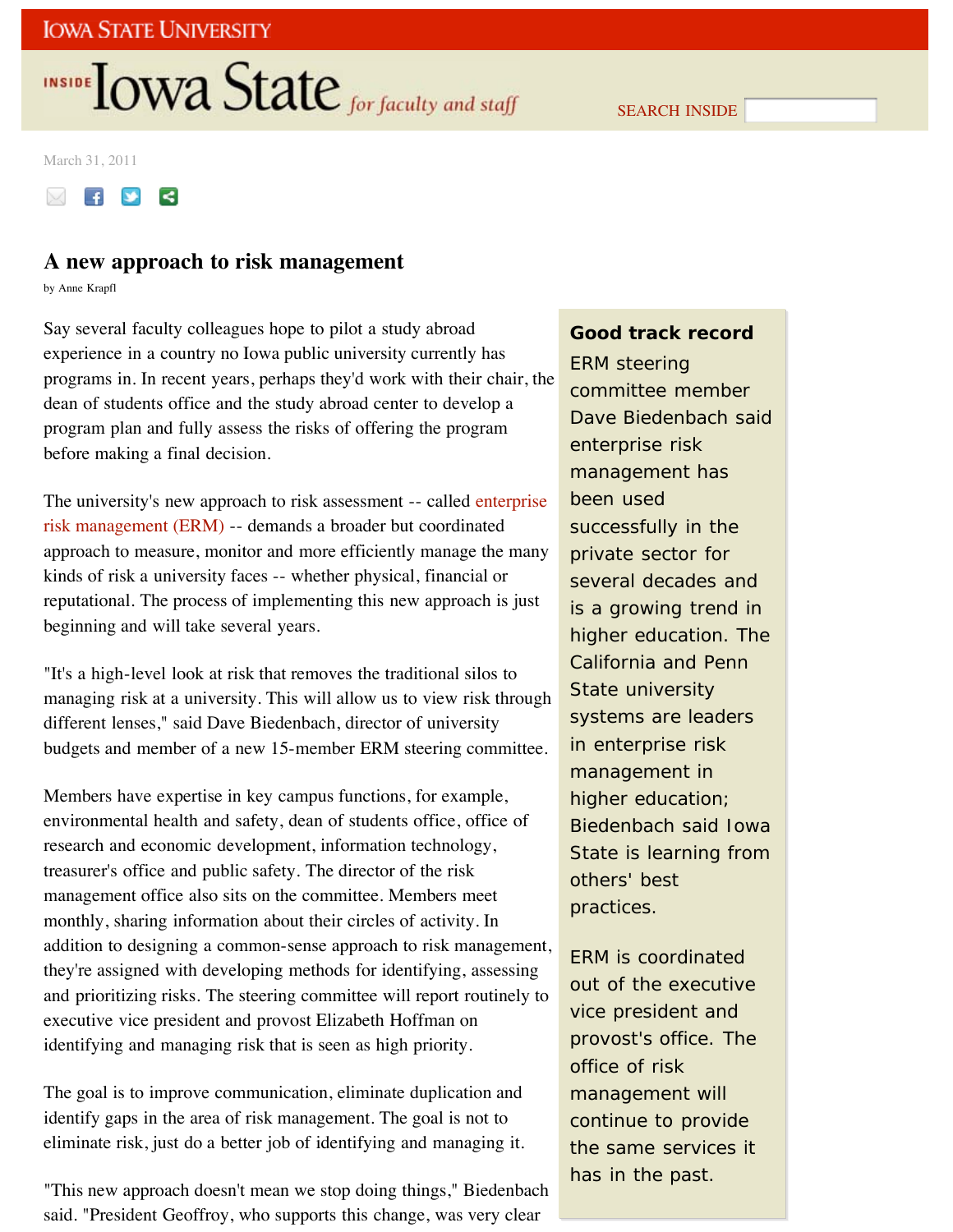that the ERM process can't be an impediment to entrepreneurial activities."

Biedenbach said Iowa State's CIRT (Critical Incident Response Team) is the best example of where the ERM steering committee is headed. Since 1995, CIRT has worked to prevent unsafe situations - such as violence, riots, explosions or diseases -- from occurring on campus. Team members represent administrative units across campus.

And that faculty team wanting to launch a new study abroad program? The intent is to outline a new process, not simply add a layer to the current one. Biedenbach said the steering committee aims to develop a proces that would help the faculty team identify the risks -- using many of those same offices as resources, and determine whether the benefits of the program outweigh the risks. If the decision is to move forward with the study abroad program, the faculty would have resources to help manage the risks.

"We're a long way from making this the reality, but ideally this is what should occur as we implement ERM," he said.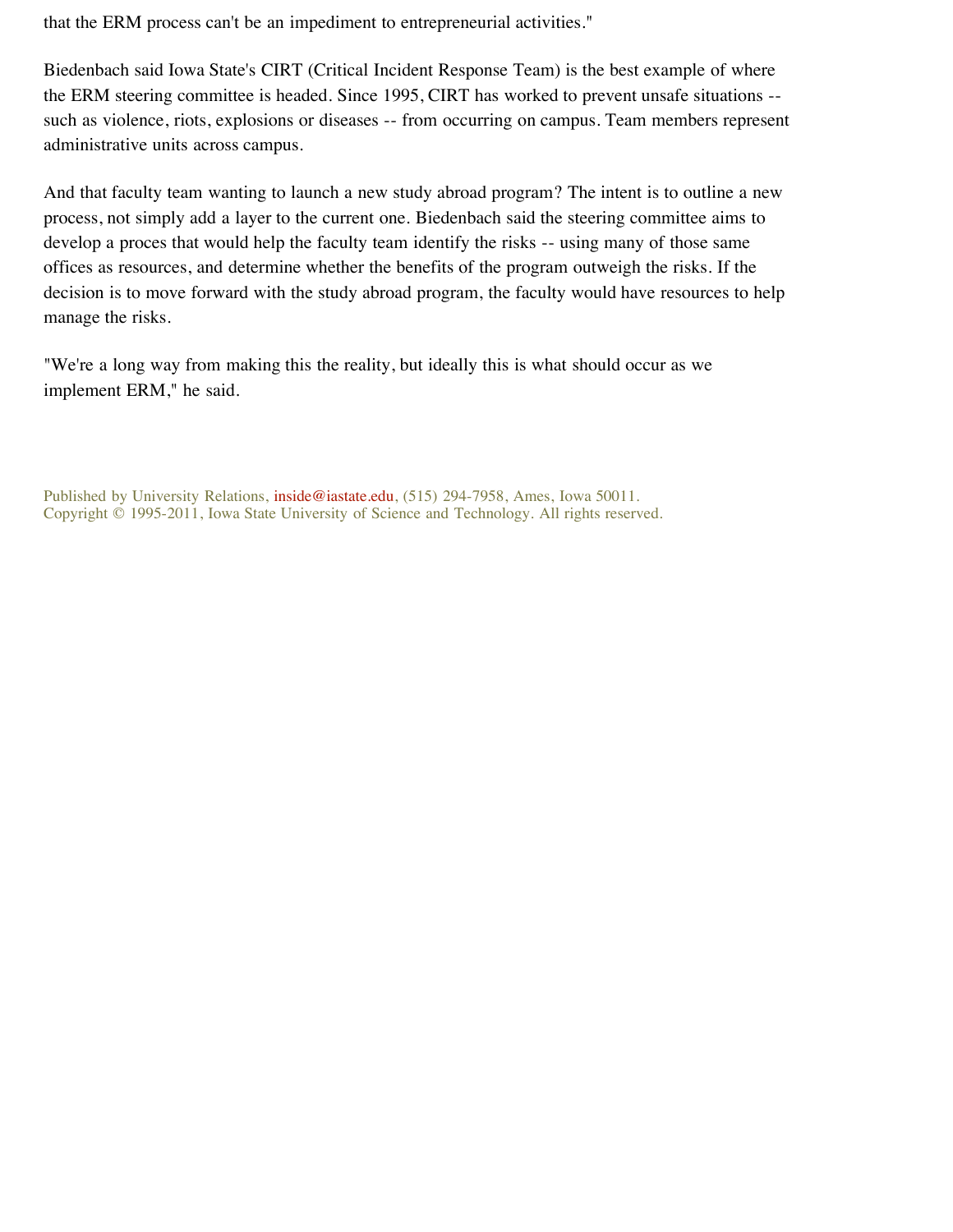## INSIDE **IOWA State** for faculty and staff

SEARCH INSIDE

March 25, 2011

#### R  $\overline{f}$



President Gregory Geoffroy and his wife, Kathy, took their turn at handing out athletics posters at the 2003 Iowa State Fair. *File photo by Bob Elbert.*

## **President Gregory Geoffroy will step down**

by Annette Hacker, News Service

President Gregory Geoffroy today announced his intention to leave his post no later than July 31, 2012. He will remain president of Iowa State until a successor is named.

Geoffroy, who is approaching his 10th anniversary as ISU's top administrator, informed the Iowa Board of Regents of his plans in executive session earlier this week. Geoffroy, 64, cited the accomplishment of key goals and a desire to spend more time with his family as primary factors in his decision.

"It's been such a pleasure to be associated with so many talented and dedicated individuals within and outside the university. The Iowa State family is, and will always be, a special part of my life," Geoffroy wrote in a memo distributed to faculty and staff this morning. "But my life also includes four children and now four grandchildren spread across the country. Kathy and I want to spend

## **About President Geoffroy**

**Born:** July 8, 1946, in Honolulu, Hawaii

**Married to:** Kathleen Carothers Geoffroy

**Father of four adult children:** Susan, Janet, David, Michael; grandfather of four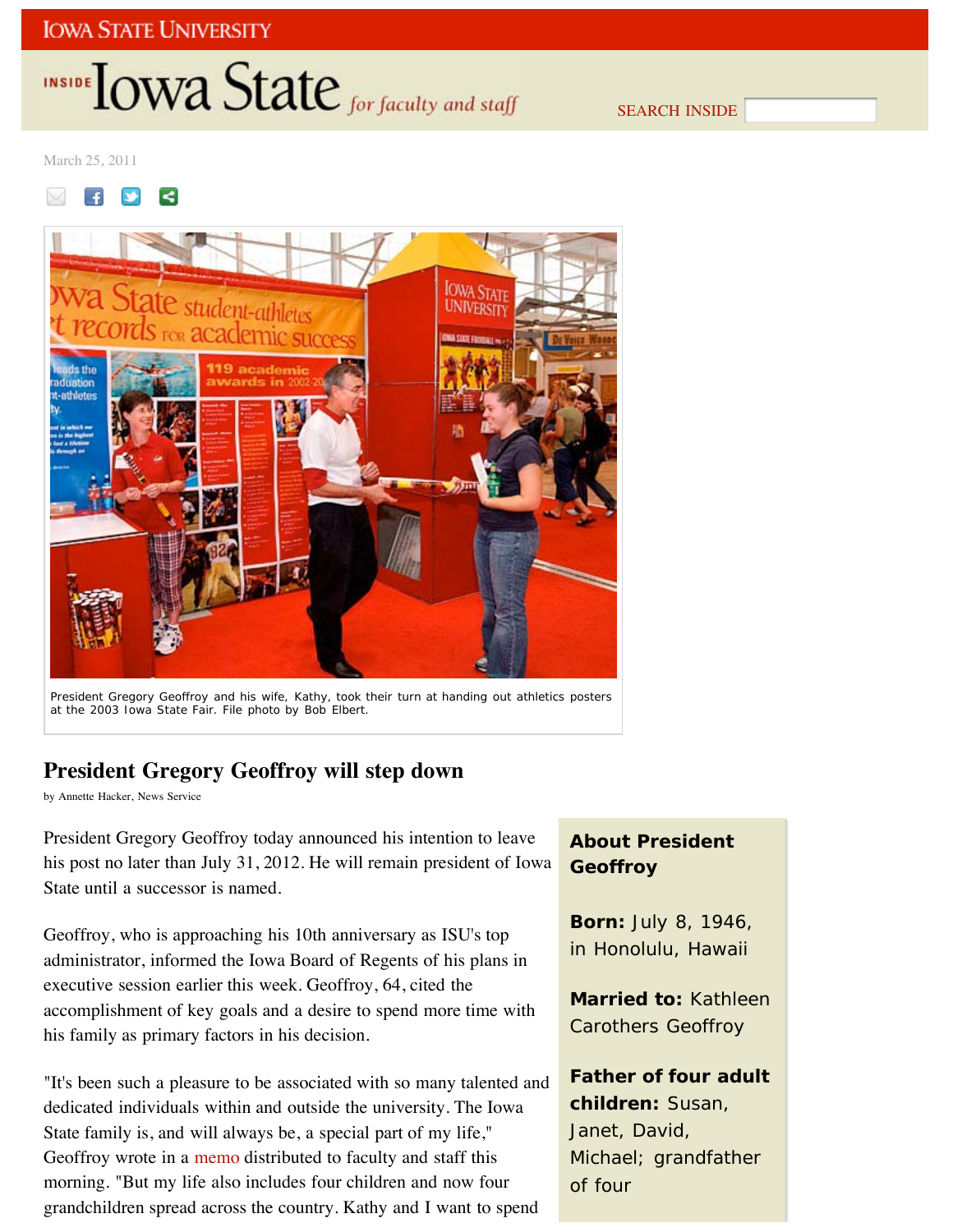much more time with them, and that's not possible in my current role."

Regents board president David Miles indicated the search for Geoffroy's successor will be discussed at the board's April 28 meeting, scheduled to be held at Iowa State.

"Both professionally and personally, it's been a real pleasure to work with Dr. Geoffroy," Miles said. "He is one of the truly outstanding university presidents in the nation. He will leave an impressive legacy at Iowa State."

## **Geoffroy's leadership at Iowa State**

Geoffroy became Iowa State's 14th president on July 1, 2001, and was officially installed to the post in October of that year. Previously, Geoffroy served as senior vice president for academic affairs and provost at the University of Maryland, College Park. He also served as interim president at Maryland in 1998. Prior to this, Geoffroy served in several positions at Pennsylvania State University, University Park, from 1974 to 1989, including dean of the Eberley College of Science and professor and chair of chemistry.

At Iowa State, Geoffroy led the development of two ambitious, fiveyear strategic plans, with the vision of Iowa State being the best at advancing its land-grant ideals and in putting science and technology to work. Specifically, Geoffroy has focused on recruiting and retaining top faculty, staff and students; private fundraising to support faculty positions and student scholarships; and sustaining and advancing Iowa's position in the growing bioeconomy.

Under Geoffroy's leadership, Iowa State has set records in fund raising, enrollment and external funding. Campaign Iowa State, the university's largest fund raising effort to date, surpassed its \$800 million goal. The university hit a record \$388.2 million in grants, contracts, gifts and cooperative agreements during FY10, an increase of \$83 million and 27 percent over the previous year's record. Student enrollment soared to a record 28,682 students in fall 2010,

which also ushered in the most diverse student body in Iowa State history. Geoffroy's goal of doubling the number of endowed faculty positions at Iowa State, from 75 to 150, also was met in 2010. And the university (in 2007) established the Bioeconomy Institute to support and advance work in biorenewable technologies.

The past decade also brought significant improvements to the campus infrastructure. More than 20 major building projects have been completed -- from new academic buildings and residence halls, to renovation and expansion of other facilities.

"This is a good time to initiate this change," Geoffroy said of his decision. "I'm confident that Iowa State will continue to prosper with outstanding faculty and staff, a strong leadership team, passionate alumni and donors, and bright, energetic students."

**Served as a U.S. Navy officer,** 1969- 1970

## **Holds two degrees in chemistry:** a

Bachelor of Science with honors (1968) from the University of Louisville; and a Ph.D. (1974) from the California Institute of **Technology** 

**Nationally acclaimed researcher in organo-metallic chemistry.** Geoffroy has published more than 200 research articles in refereed journals, presented more than 200 invited lectures in the United States and nine other nations, and is co-author of the book *Organometallic Photochemistry*.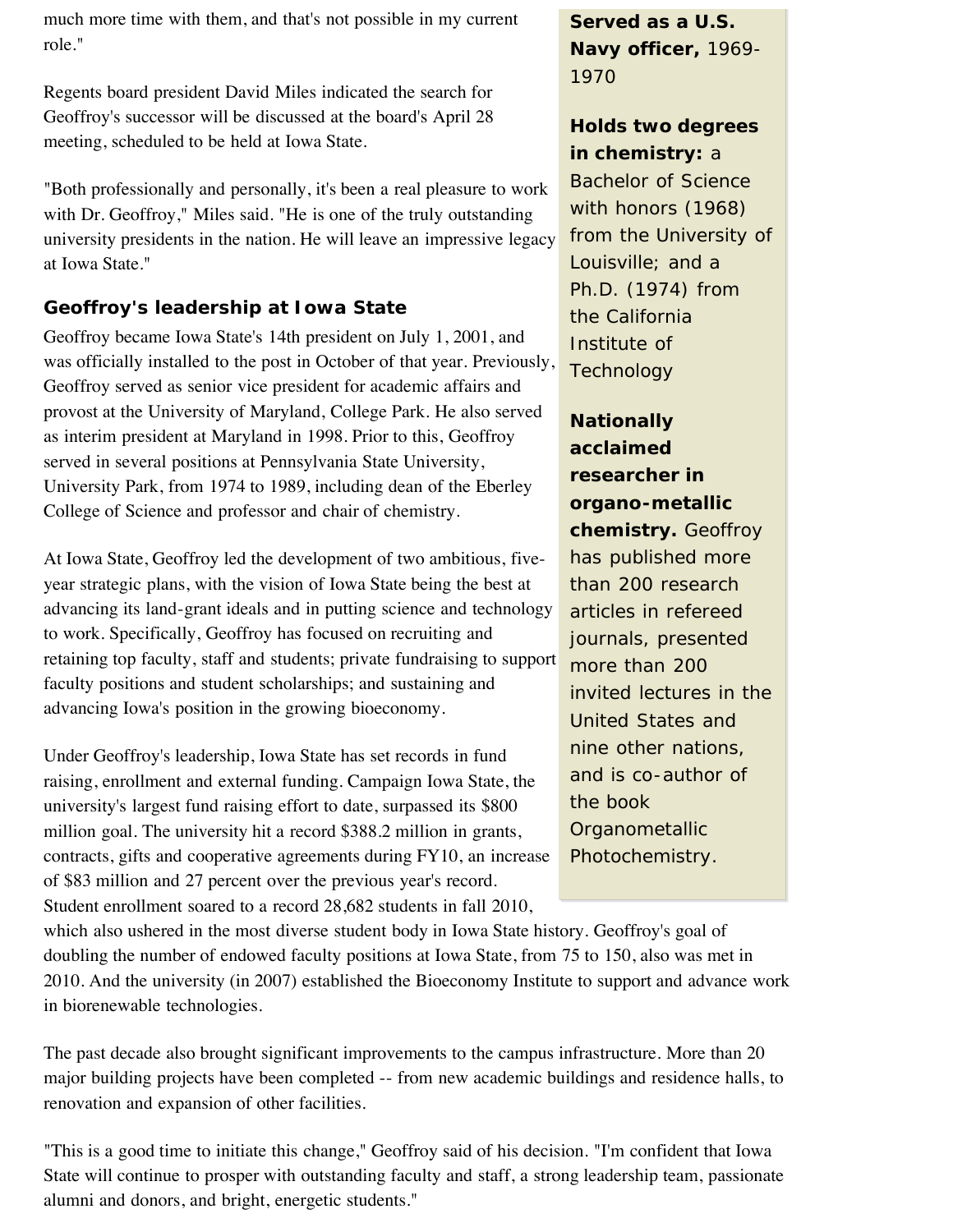## INSIDE **IOWA State** for faculty and staff

SEARCH INSIDE

March 31, 2011





(Left to right) Kyle Peterson, Jessie Opoien, Bethany Pint, Dylan Boyle and Sarah Binder lead the 2010 Freedom March. *Photo by Rashah McChesney*.

## **First Amendment celebration begins April 3**

by Erin Rosacker

The Greenlee School of Journalism and Communication's First Amendment Day celebration falls a week earlier on the calendar, kicking off April 3, with most events planned for April 6-7. All events are free and open to the public.

More information can be found on the ISU First Amendment Day blog or Twitter feed.

Michael Dahlstrom, Greenlee assistant professor and First

Amendment Day co-chair, said the celebration was moved up a week

to separate it from Veishea activities. He said a grant from the Liberty Tree Initiative helped to fund the most impressive lecture lineup in the celebration's nine-year history.

Funded through a grant from the McCormick Foundation, the Liberty Tree Initiative promotes First Amendment awareness on campuses nationwide. An elm tree will be planted near the diagonal sidewalk between Curtiss Hall and the campanile during Feast on the First Amendment festivities April 7. According to the initiative, the tree represents America's first conversations in 1665 about freedom, which took place under an elm tree in Boston Common.

### **Schedule of events**

Two events are scheduled early in the week, including an opening lecture by Jeff Fleming, director of the Des Moines Arts Center. He will discuss public funding and free expression in visual arts on